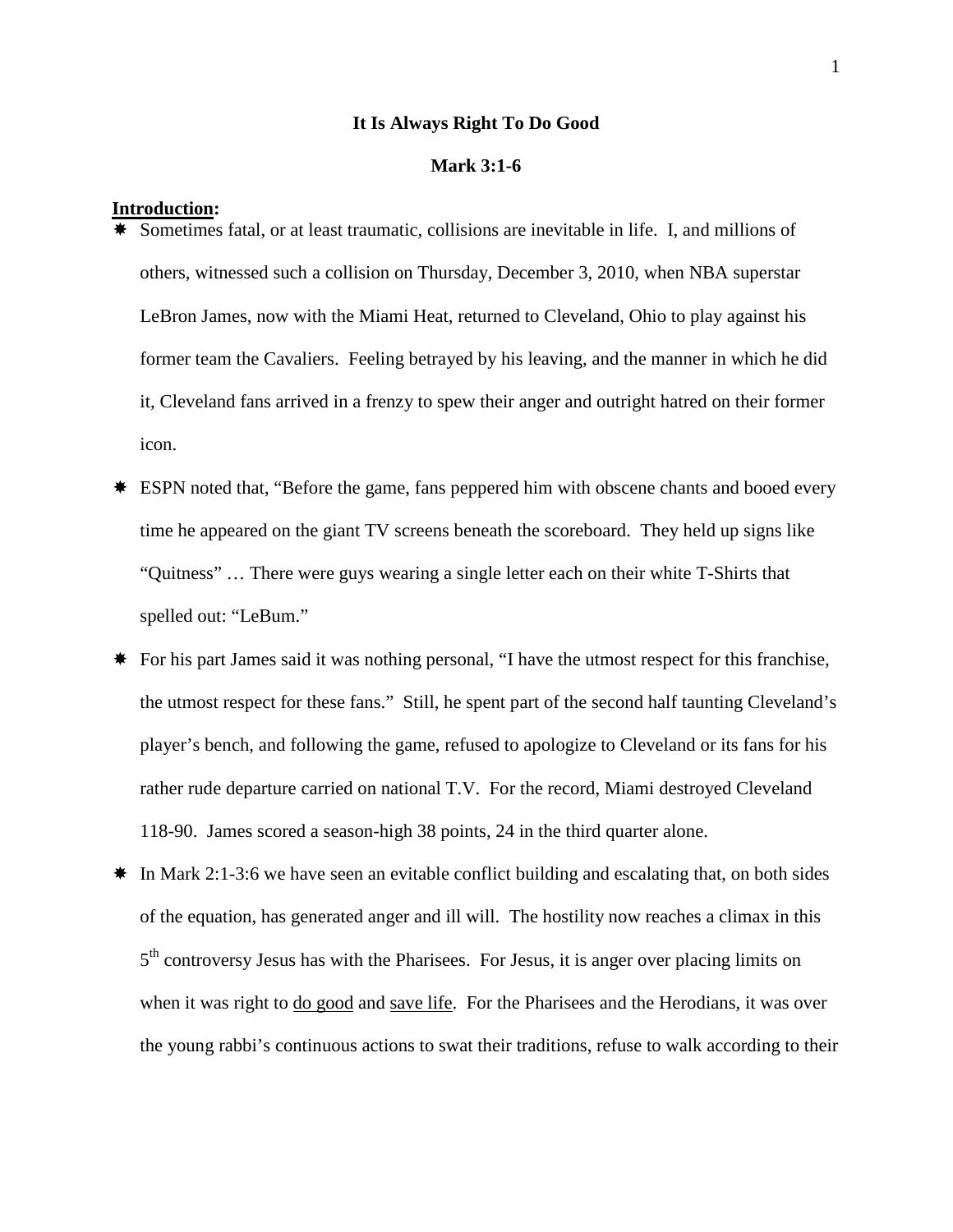religious rules, and threaten the status quo. So great is their outrage, they will begin at this early stage of Jesus' ministry plotting how they might destroy Him (3:6).

 Jesus will not back off or back down though He clearly understands where all of this will lead. Consumed with the will of His Father and emboldened by an uncompromising conviction, He will move ahead with His face set toward the cross, unalterably convinced, "It is always right to do good!"

# **I. Doing good for the glory of God will invite critical scrutiny. 3:1-2**

- For Jesus, doing good for the glory of God would not be restricted by date or location. Mark notes that "again he entered the synagogue", the local meeting house for Jewish worship. Matthew 12:9-13 and Luke 6:6-10 also record this event.
- Further he notes in v.2 it is the Sabbath. Jesus has just violated their religious sensibilities by allowing his disciples to pluck some grain on the Sabbath so they would have something to eat (2:23), a major no/no as far as the Pharisees were concerned  $(2:24)$ . This is work, and we do not work on the Sabbath as we define work.
- One cannot help but believe Jesus is deliberately provoking a confrontation and religious showdown. Don't claim to forgive sins (2:5). Don't consort with sinners (2:16). Don't neglect fasting as we dictate (2:18). Don't work in order to eat on the Sabbath (2:24). Jesus' frustration has reached a boiling point. He actually invites their critical judgment by what He is about to do!
	- 1) Be sensitive to those who need compassion. 3:1
		- Jesus enters the synagogue and sees a man with a withered or shriveled hand. Luke 6:6 informs us it was his right hand. We are not clear on whether it was deformed, paralyzed or both. We are not informed if it was from an accident, a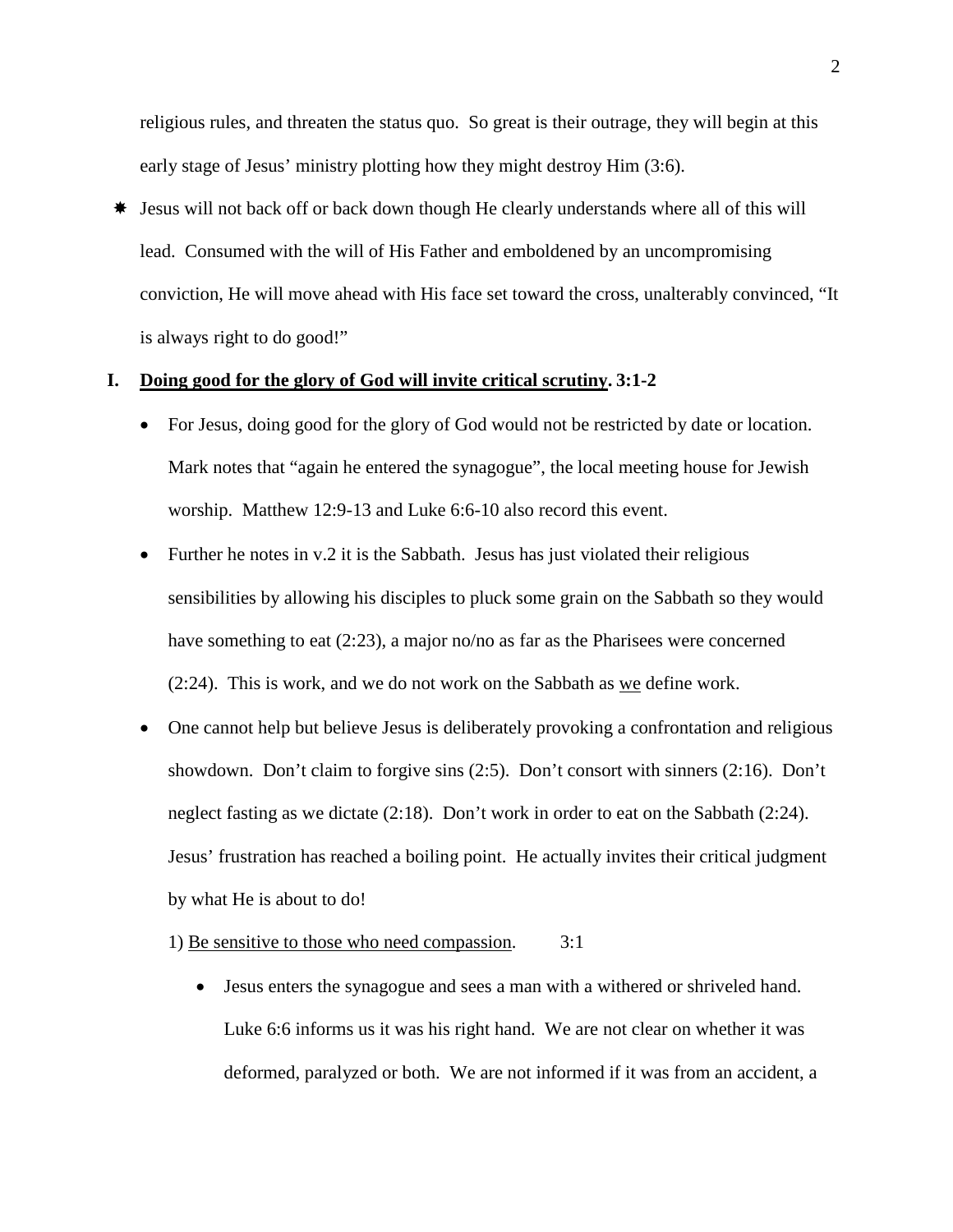disease or a congenital defect. What we do know is he was disabled and in need of love and compassion.

- This man would, no doubt, have been well known. Some may have even drawn the conclusion his deformed hand was a curse from God for a sin committed by his parents or him (cf. John 9:2-3) "And his disciples asked him, "Rabbi, who sinned, this man or his parents, that he was born blind?" Jesus answered, "It was not that this man sinned, or his parents, but that the works of God might be displayed in him." And what did Psalm 137:5 say? "If I forget you, O Jerusalem, let my right hand forget its skill!"
- One can imagine the embarrassment he endured every time he came to worship and they lifted up their hands in prayers as was the custom.
- Jesus with sensitivity and compassion took notice of this man. He saw his condition and He determined to do something about it.
- 2) Be ready for those who always criticize. 3:2
	- One of the unfortunate consequences of having a legalistic spirit is you become critical, always on the lookout for what is wrong, and seldom on the lookout for what is right.
	- It at best colors your judgment so that you don't really see some things clearly. At worst, it blinds you all together about how things really are.
	- The Pharisees are now "eye-balling" Jesus, watching Him very carefully (imperfect tense). Like one who keeps his eye on a convicted criminal, a known thief, they were locked in on Jesus' every move to see what He would do next.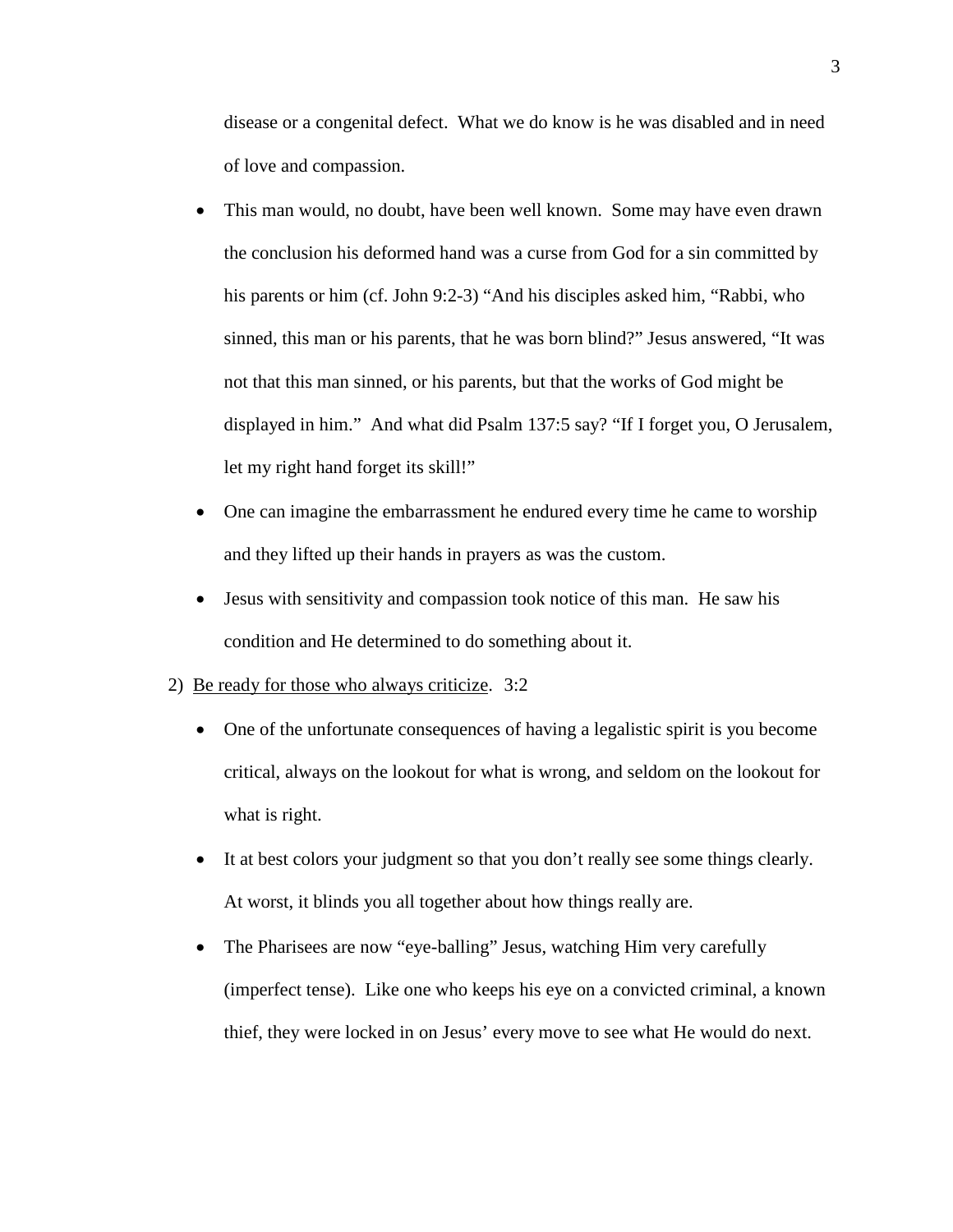- Indeed our text tells us they had one goal in mind: "accuse  $\text{Him}$ " (v.2). The import of this is that of a legal charge. The Pharisees permitted healing on the Sabbath only for the sake of saving a life. This man's problem was not lifethreatening, and so he and Jesus could and should wait. If Jesus healed him today, they could accuse Him of breaking the Sabbath, an offense punishable by death according to Exodus 31:14-17. "You shall keep the Sabbath, because it is holy for you. Everyone who profanes it shall be put to death. Whoever does any work on it, that soul shall be cut off from among his people. Six days shall work be done, but the seventh day is a Sabbath of solemn rest, holy to the LORD. Whoever does any work on the Sabbath day shall be put to death. Therefore the people of Israel shall keep the Sabbath, observing the Sabbath throughout their generations, as a covenant forever. It is a sign forever between me and the people of Israel that in six days the LORD made heaven and earth, and on the seventh day he rested and was refreshed."
- Rabbi Shammai was so strict in this area that he opposed praying for the sick or visiting the sick on the Sabbath since it was to be a day marked by joy (Garland, *Mark*, ZIBBC, 23).
- Heal another day but not today!

Do good another day but not today!

What manner of madness is this?! The type that grows out of a life of criticism and fault-finding, one that enslaves itself to man-made rules and regulations and then like a spiritual Gestapo, hunts others to enslave them too. Remember what Jesus said in Matthew 23:2-4, "The scribes and the Pharisees sit on Moses' seat,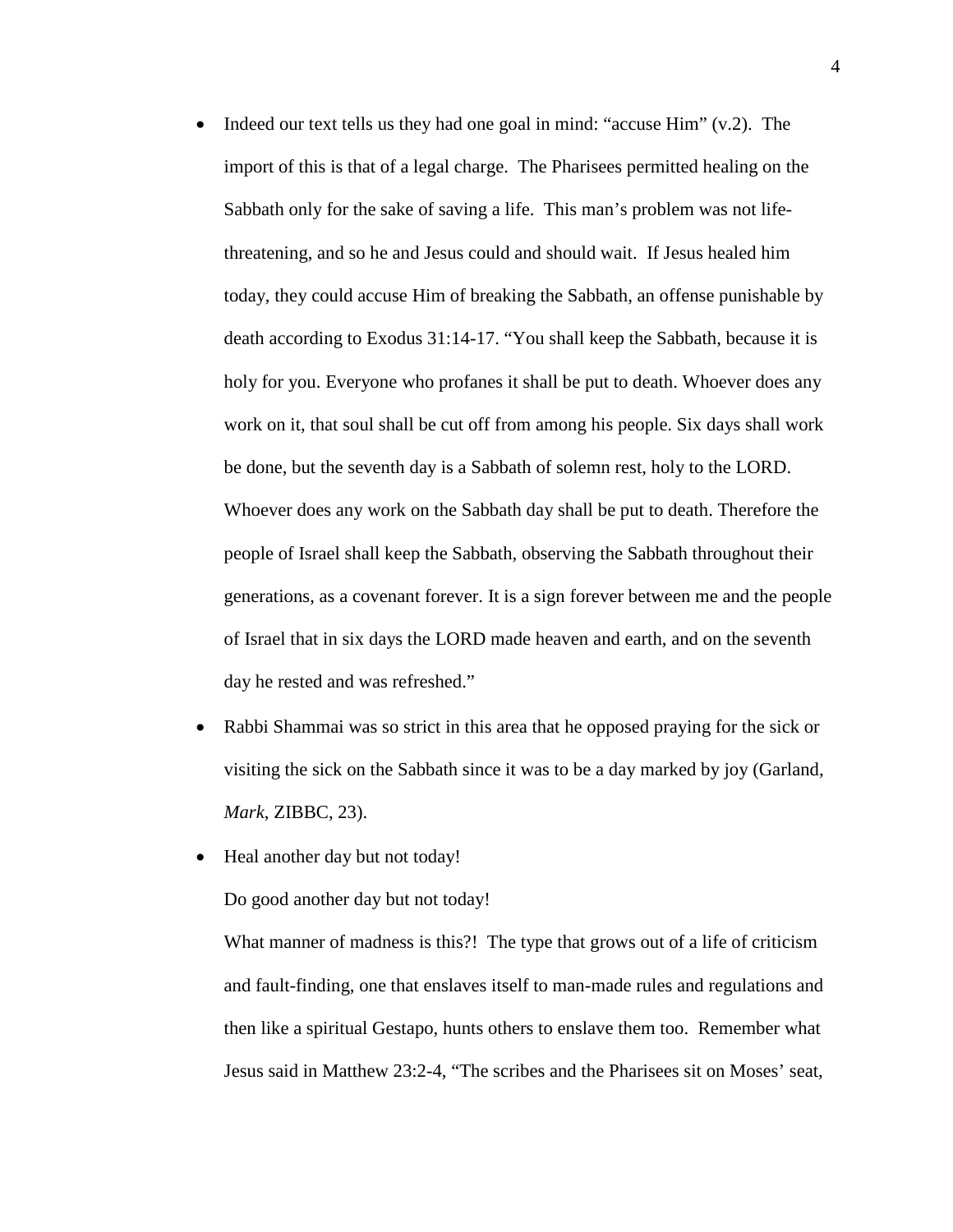so practice and observe whatever they tell you— but not what they do. For they preach, but do not practice. They tie up heavy burdens, hard to bear, and lay them on people's shoulders, but they themselves are not willing to move them with their finger." Remember what Jesus said in Matthew 23:15, "Woe to you, scribes and Pharisees, hypocrites! For you travel across sea and land to make a single proselyte, and when he becomes a proselyte, you make him twice as much a child of hell as yourselves."

# **II. Doing good for the glory of God will require personal conviction. 3:3-5**

- One could probably cut the tension with a knife at this point. The showdown at the O.K. Corral has nothing on this confrontation. They are eye-balling Jesus (v.2) and He is eye-balling them (v.5). Will He blink? Flinch? Back down? Give in? Just this once to keep the peace?
- No, this Servant-King came as Matt 10:34 says, "not to bring peace, but a sword." There will be no retreat in His message and there will be no retreat in His actions. With the courage of His convictions, He will press forward, obedient to the will of God regardless of the consequences. Note how He moves forward and the example He provides for us.
- 1) Be right in what you do. 3:3-5
	- Jesus commands the man (v. 3) to "stand up" (imp.) "in front of everyone" (*NIV*); "step forward" (*NKJV*). He intends to make a public scene. He is deliberate in His provocation.
	- Jesus commands the man  $(v, 5)$ , "stretch out your hand" (imp).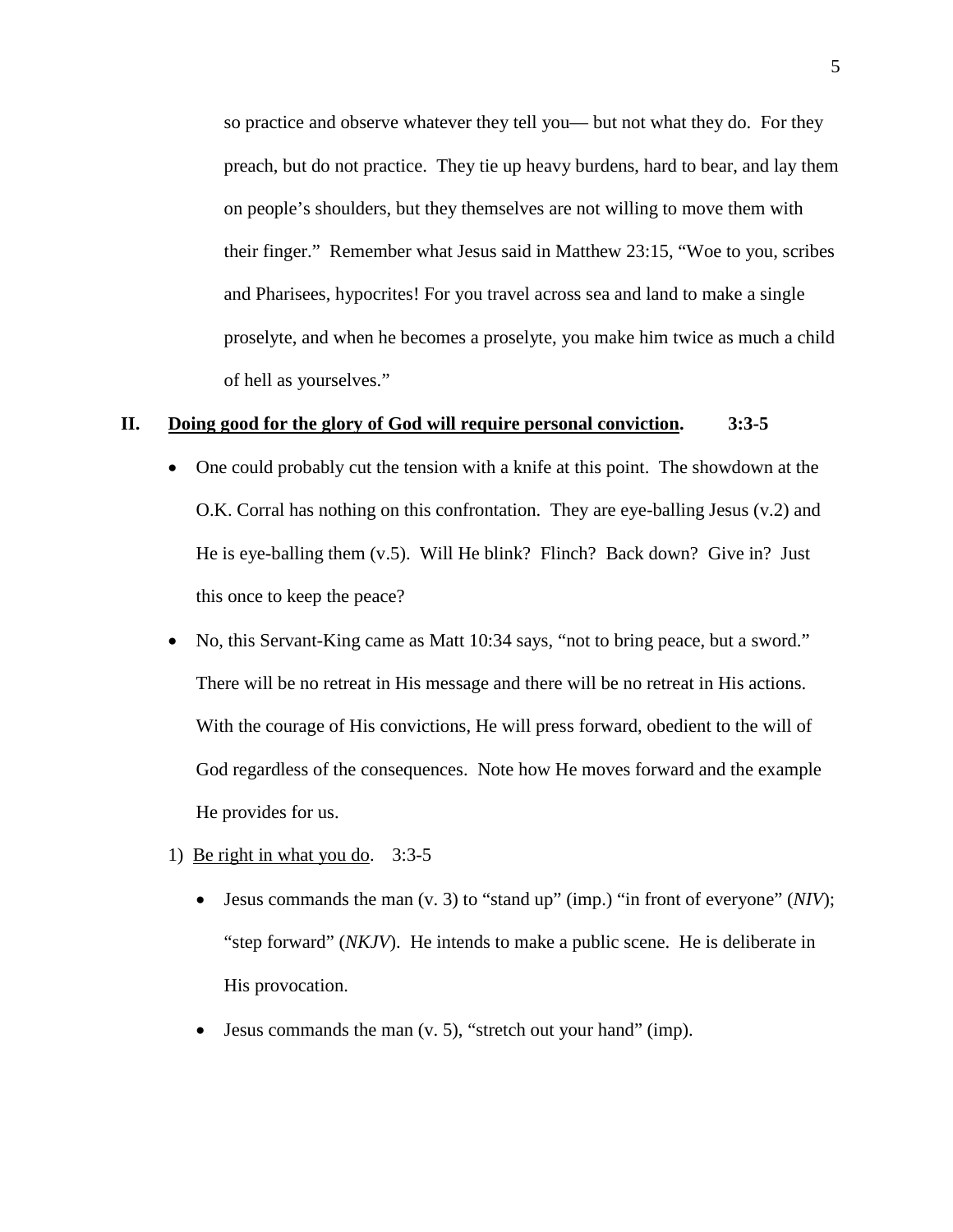- $\bullet$  His hand is restored (v. 5), made whole, the ravages of the curse in this instance are reversed as a for-taste of life in the kingdom when as Rev 21:4 says, "He will wipe away every tear from their eyes, and death shall be no more, neither shall there be mourning, nor crying, nor pain anymore, for the former things have passed away."
- Jesus will actually fulfill the intent and heart of the Mosaic Law by what He does. He will make this clear when He answers one of the scribes in Mark 12:28-34, a scribe who asked the important question, "which commandment is the most important of all?" (v. 28). Note the answer Jesus gave [read].

**Application:** Sometimes in life and ministry we must confront and provoke others. It is not easy and it is seldom fun. However, sometimes it is absolutely necessary, especially when the right thing is not being done.

- 2) Be right in what you say. 3:4
	- Jesus raises a good question and the right question given the situation of the man and the foolish regulations of the Pharisees.
	- He raises 2 important issues: regardless of the day, including the Sabbath, as to what is the right thing to do?

1) Do good or do harm?

2) Save life or kill?

- Jesus frames the questions in terms of clear cut extremes! This should be an easy call.
- Matthew 12:11&12 provides a famous and helpful addition/illustration that silenced our Lord's critics, "He said to them, "Which one of you who has a sheep,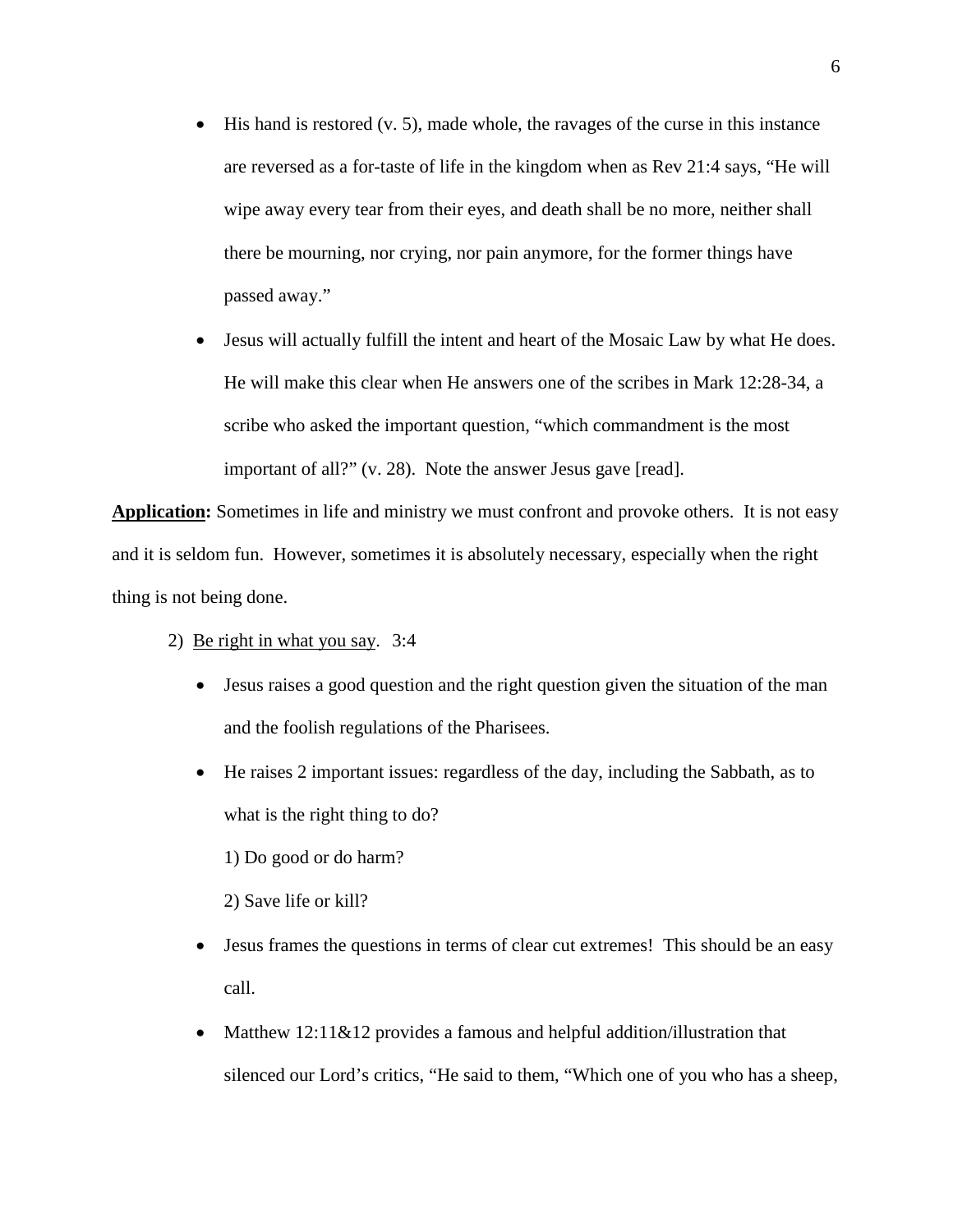if it falls into a pit on the Sabbath, will not take hold of it and lift it out? Of how much more value is a man than a sheep! So it is lawful to do good on the Sabbath."

- It is sad to think that the Pharisees should have easily answered the question that it is right to do good and save life. Their silence condemns them. It also reveals a tragic flaw in their theology concerning the nature of our God, a God of grace and mercy, love and compassion.
- 3) Be right in what you feel. 3:5
- Jesus surveys the room carefully looking into the eyes of each Pharisee.
- With righteous indignation, he is 1) angered and 2) grieved at their hardness of heart.
- The *NLT*: "He looked at them angrily and was deeply saddened ..." *The Message*: "He looked them in the eye, one after another, angry now, furious at their hard-nosed religion."
- It is troubling and convicting for me to note that Jesus never became angry at taxcollectors and sinners, only self-righteous religious leaders! It was right for Him to feel that way then, and it is right for Him to feel that way today.

## **III. Doing good for the glory of God will encourage hostile opposition. 3:6**

- It is amazing to realize that doing a really good thing for someone made others really mad, simply because he did not do it the right way.
- Today, I have noticed a similar mindset among some of my own brothers and friends! For them, it is not enough to do the right thing. If you do not arrive at the same destination as they by the same route, then you get criticized and misrepresented.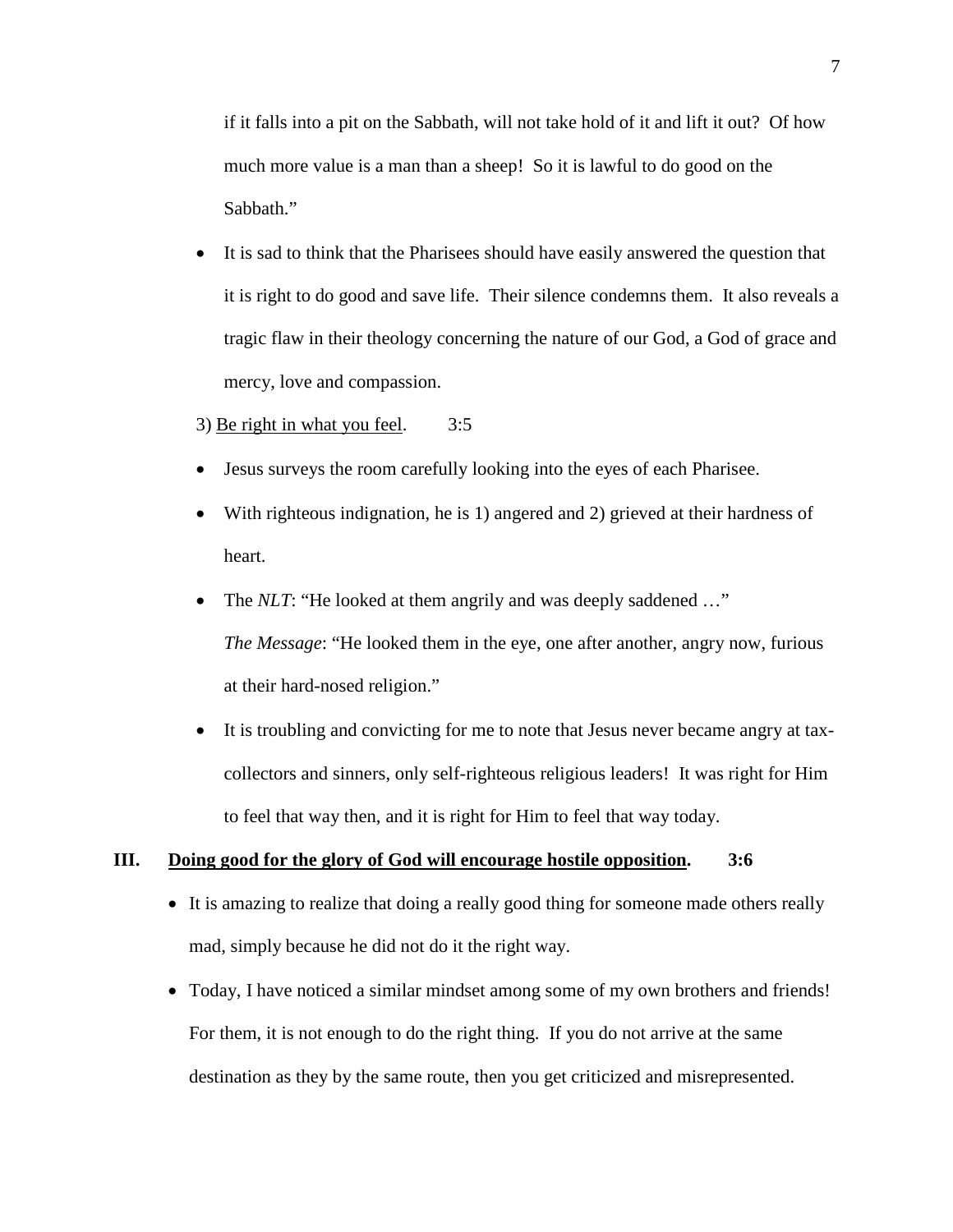- You may even find them aligning themselves against you with persons they formerly opposed, so great is their hostility toward you. Why?
- 1) The enemy of my enemy is my friend.
	- The Pharisees and Herodians were hated enemies. However, their common distain for Jesus made them strange bed fellows as they made a pact to get rid of this Galilean troublemaker. "Immediately" (!) they conspired together.
	- The Herodians show up for the  $1<sup>st</sup>$  time in Mark. They do not appear to be a distinct group or political party like the Pharisees and Sadducees. They appear to be wealthy and influential supporters of the Herods and their dynasty and rule. There are only 3 passing references to them in the New Testament (3:6; 12:13; Matt 22:16). They appear each time in a surprising alliance with the Pharisees. This is unexpected because the Herodians would be supportive of Hellenistic (Greco-Roman) influences and sympathizers to Roman rule, things strongly opposed by the Pharisees.
	- Thus the proverbial truth rings true again, "the enemy of my enemy is my friend, even if I hate his guts!" Their common hatred of Jesus was greater than their hatred of one another.
- 2) The enemy we fear most we will seek to destroy.
	- The Pharisees and Herodians did not want to slow down or stop Jesus. They wanted to destroy Jesus. They wanted to assassinate Him, kill Him, and get him out of the way. This would be their full-time occupation for at least the next year to year and a half.